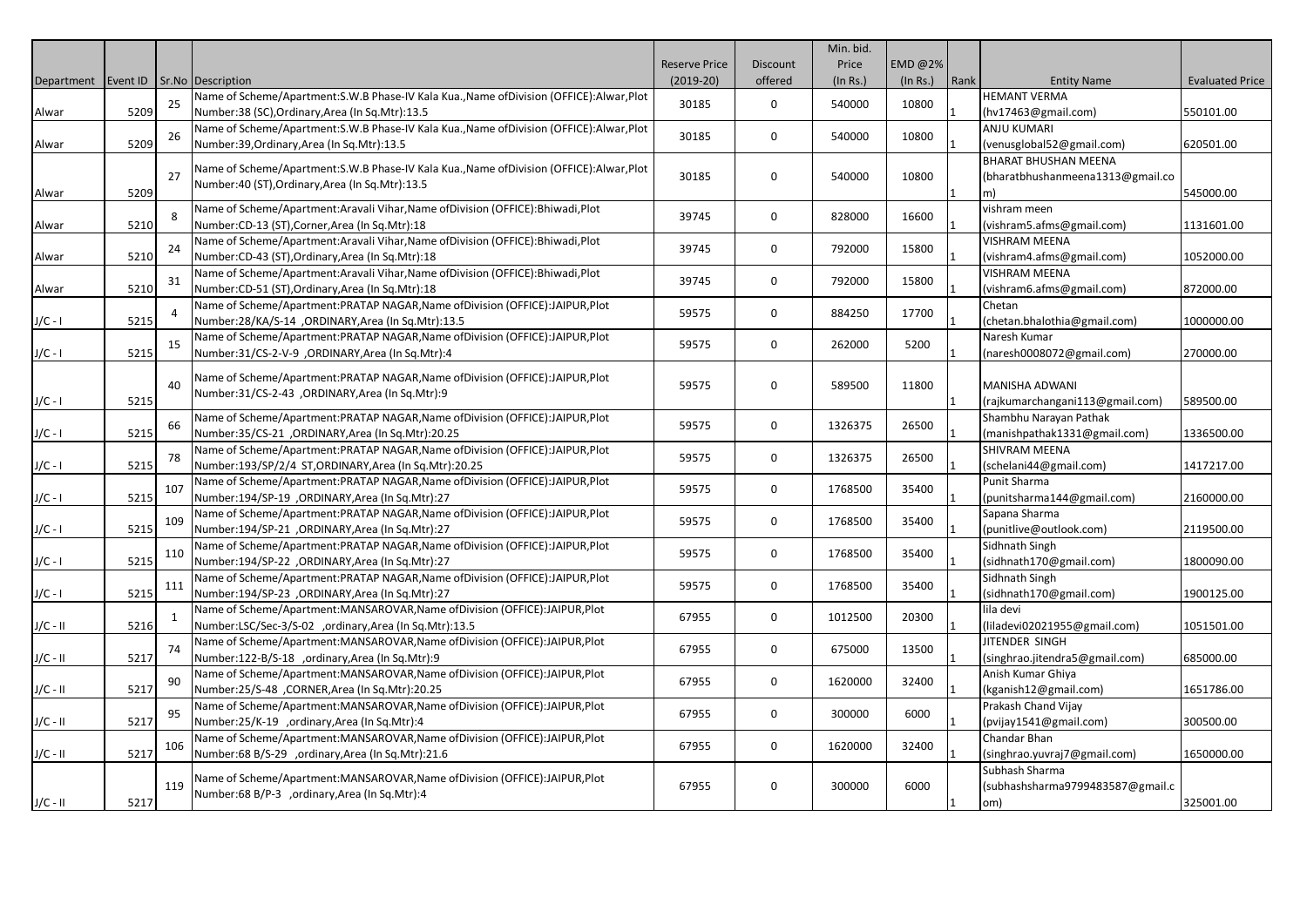|                | 5217 | 141 | Name of Scheme/Apartment:MANSAROVAR,Name ofDivision (OFFICE):JAIPUR,Plot               | 67955 | $\mathbf 0$  | 1012500         | 20300 |  | RAJESH KUMAR                   |            |
|----------------|------|-----|----------------------------------------------------------------------------------------|-------|--------------|-----------------|-------|--|--------------------------------|------------|
| J/C - II       |      |     | Number:90/S-81 ,ordinary,Area (In Sq.Mtr):13.5                                         |       |              |                 |       |  | (rajeshphysiopprc@gmail.com)   | 1081101.00 |
|                |      | 13  | Name of Scheme/Apartment: INDIRA GANDHI NAGAR, JAIPUR, Name of Division (OFFICE): Div- | 47200 | $\mathbf 0$  | 891000          | 17800 |  | Rekha Vijay                    |            |
| $J/C - III$    | 5222 |     | ii,Plot Number:13/SC/04,Corner,Area (In Sq.Mtr):16.2                                   |       |              |                 |       |  | (rekhavijay74@gmail.com)       | 925020.00  |
|                |      | 39  | Name of Scheme/Apartment:INDIRA GANDHI NAGAR, JAIPUR, Name of Division (OFFICE): Div-  | 47200 | $\mathbf 0$  | 702000          | 14000 |  | girish gupta                   |            |
| $J/C - III$    | 5222 |     | i,Plot Number:11-SC-27,Ordinary,Area (In Sq.Mtr):13.5                                  |       |              |                 |       |  | (satyam.tankclean@gmail.com)   | 711000.00  |
|                |      | 79  | Name of Scheme/Apartment:INDIRA GANDHI NAGAR, Name of Division (OFFICE):JAIPUR, Plot   |       | $\mathbf 0$  | 787500          | 15800 |  | Lekhraj Mehra                  |            |
| $J/C - III$    | 5223 |     | Number:6/SC/2/14, ORD, Area (In Sq. Mtr): 6.362                                        |       |              |                 |       |  | (lekhrajmehra@gmail.com)       | 791502.00  |
|                |      | 84  | Name of Scheme/Apartment:INDIRA GANDHI NAGAR, Name of Division (OFFICE):JAIPUR, Plot   |       | 0            | 2775450         | 55500 |  | Ghanshyam Dutt Mehra           |            |
| $J/C - III$    | 5223 |     | Number:6/SC/2/24, ORD, Area (In Sq. Mtr): 21.6                                         |       |              |                 |       |  | (gdmehrajpr@gmail.com)         | 2785502.00 |
|                |      | 86  | Name of Scheme/Apartment: INDIRA GANDHI NAGAR, Name of Division (OFFICE): JAIPUR, Plot |       | $\mathbf 0$  | 2775450         | 55500 |  | Amit Khandelwal                |            |
| $J/C - III$    | 5223 |     | Number:6/SC/2/26, ORD, Area (In Sq. Mtr): 21.6                                         |       |              |                 |       |  | (amitrawat986@yahoo.com)       | 2901501.00 |
|                | 5223 | 87  | Name of Scheme/Apartment: INDIRA GANDHI NAGAR, Name of Division (OFFICE): JAIPUR, Plot |       | $\mathbf 0$  | 2775450         | 55500 |  | Puneet Ghiya                   |            |
| $J/C - III$    |      |     | Number:6/SC/2/28, ORD, Area (In Sq. Mtr): 21.6                                         |       |              |                 |       |  | (ghiyapuneet6231@gmail.com)    | 2825111.00 |
|                |      |     | Name of Scheme/Apartment: INDIRA GANDHI NAGAR, Name of Division (OFFICE): JAIPUR, Plot |       | 0            |                 | 56100 |  | Vinod Ghiya                    |            |
| $J/C - III$    | 5223 | 88  | Number:6/SC/2/29, ORD, Area (In Sq. Mtr): 22.29                                        |       |              | 2804175         |       |  | (vinodghiya28@gmail.com)       | 2825011.00 |
|                |      |     | Name of Scheme/Apartment: INDIRA GANDHI NAGAR, Name of Division (OFFICE): JAIPUR, Plot |       | $\mathbf 0$  | 2821800         |       |  | <b>VIVEK MEENA</b>             |            |
| $J/C - III$    | 5223 | 89  | Number:6/SC/2/30, Corner, Area (In Sq. Mtr): 22.717                                    |       |              |                 | 56400 |  | (vivekmeena1993@gmail.com)     | 2851511.00 |
|                |      | 90  | Name of Scheme/Apartment: INDIRA GANDHI NAGAR, Name of Division (OFFICE): JAIPUR, Plot |       | $\mathbf 0$  | 2792700         |       |  | ANTIMA JAIN                    |            |
| $J/C - III$    | 5223 |     | Number:6/SC/2/31,ORD,Area (In Sq.Mtr):22.014                                           |       |              |                 | 55900 |  | (antimajain230@gmail.com)      | 2821121.00 |
|                |      | 109 | Name of Scheme/Apartment:INDIRA GANDHI NAGAR, Name of Division (OFFICE):JAIPUR, Plot   |       | $\mathbf 0$  | 2804175         | 56100 |  | Anil Kumar Ghiya               |            |
| $J/C - III$    | 5223 |     | Number:6/SC/2/60,ORD,Area (In Sq.Mtr):22.29                                            |       |              |                 |       |  | (anilghiya@gmail.com)          | 2909000.00 |
|                |      | 111 | Name of Scheme/Apartment: INDIRA GANDHI NAGAR, Name of Division (OFFICE): JAIPUR, Plot |       | $\mathbf 0$  | 750000<br>15000 |       |  | <b>CHHOTEY LAL MALI</b>        |            |
| $J/C - III$    | 5223 |     | Number:6/SC/2/62,ORD,Area (In Sq.Mtr):6.362                                            |       |              |                 |       |  | (chhotey66@gmail.com)          | 757005.00  |
|                |      |     | Name of Scheme/Apartment: INDIRA GANDHI NAGAR, Name of Division (OFFICE): JAIPUR, Plot |       |              |                 |       |  | PADMANI KANWAR and TRIVENDRA   |            |
|                | 5223 | 116 | Number:6/SC/2/67, ORD, Area (In Sq. Mtr):6.362                                         |       | $\mathbf 0$  | 750000          | 15000 |  | <b>KUMAR SINGH</b>             |            |
| $J/C - III$    |      |     |                                                                                        |       |              |                 |       |  | (harishrajawat@gmail.com)      | 821111.00  |
|                |      | 123 | Name of Scheme/Apartment: INDIRA GANDHI NAGAR, Name of Division (OFFICE): JAIPUR, Plot |       | $\mathbf 0$  | 750000          | 15000 |  | Narendra Singhal               |            |
| $J/C - III$    | 5223 |     | Number:6/SC/2/77, ORD, Area (In Sq. Mtr): 6.642                                        |       |              |                 |       |  | (narendrajaipur1991@gmail.com) | 750001.00  |
|                |      | 35  | Name of Scheme/Apartment:KUNHARI,Name ofDivision (OFFICE):KOTA,Plot                    | 63295 | 0            | 945000          | 18900 |  | Prayag Vijayvargiya            |            |
| Kota           | 5232 |     | Number:63, Ordinary, Area (In Sq. Mtr):13.5                                            |       |              |                 |       |  | (pankajvijay81@gmail.com)      | 1200000.00 |
| Kota           | 5232 | 36  | Name of Scheme/Apartment: KUNHARI, Name of Division (OFFICE): KOTA, Plot               | 63295 | $\mathsf{O}$ | 945000          | 18900 |  | pankaj vijay                   |            |
|                |      |     | Number:64, Ordinary, Area (In Sq. Mtr):13.5                                            |       |              |                 |       |  | (drpankajvijay@yahoo.com)      | 1200000.00 |
| Kota           | 5232 | 41  | Name of Scheme/Apartment:KUNHARI,Name ofDivision (OFFICE):KOTA,Plot                    | 63295 | $\mathbf 0$  | 945000          | 18900 |  | Preeti Chauhan                 |            |
|                |      |     | Number:69, Ordinary, Area (In Sq. Mtr): 13.5                                           |       |              |                 |       |  | (mayursen1990@gmail.com)       | 1162000.00 |
|                |      | 42  | Name of Scheme/Apartment:KUNHARI,Name ofDivision (OFFICE):KOTA,Plot                    | 63295 | $\mathbf 0$  | 945000          | 18900 |  | priyanka jethaniya             |            |
| Kota           | 5232 |     | Number: 70, Ordinary, Area (In Sq. Mtr): 13.5                                          |       |              |                 |       |  | (navneet.jethaniya@gmail.com)  | 1001100.00 |
|                |      | 43  | Name of Scheme/Apartment:KUNHARI, Name of Division (OFFICE):KOTA, Plot Number:70 -     | 63295 | $\mathsf{O}$ | 945000          | 18900 |  | Harish Kumar Mahawar           |            |
| Kota           | 5232 |     | A, Ordinary, Area (In Sq. Mtr): 13.5                                                   |       |              |                 |       |  | (mohanpverma@gmail.com)        | 966000.00  |
| Kota           | 5232 | 45  | Name of Scheme/Apartment:KUNHARI,Name ofDivision (OFFICE):KOTA,Plot Number:70 -        | 63295 | $\mathbf 0$  | 945000          | 18900 |  | Manju Barotia                  |            |
|                |      |     | C,Ordinary,Area (In Sq.Mtr):13.5                                                       |       |              |                 |       |  | (rudranshbarotia@gmail.com)    | 1356000.00 |
| Kota           |      | 49  | Name of Scheme/Apartment:KUNHARI,Name ofDivision (OFFICE):KOTA,Plot                    | 63295 | $\mathbf 0$  | 945000          | 18900 |  | Harish Kumar Mahawar           |            |
|                | 5232 |     | Number:74, Ordinary, Area (In Sq. Mtr):13.5                                            |       |              |                 |       |  | (mohanpverma@gmail.com)        | 982000.00  |
|                |      | 49  | Name of Scheme/Apartment:Atal Nagar, Nimbahera, Name of Division                       | 34010 | $\Omega$     | 1188000         | 23800 |  | LABH CHAND BERAVA              |            |
| <b>UDAIPUR</b> | 5234 |     | (OFFICE):Chittorgarh,Plot Number:CS-III/S-12,Ordinary,Area (In Sq.Mtr):27              |       |              |                 |       |  | (pratibhanath29@gmail.com)     | 1203786.00 |
|                |      | 83  | Name of Scheme/Apartment:Atal Nagar, Nimbahera, Name of Division                       | 34010 | $\mathbf 0$  | 680400          | 13600 |  | LOKESH BHATT                   |            |
| UDAIPUR        | 5234 |     | (OFFICE):Chittorgarh,Plot Number:CS-III/S-46,Ordinary,Area (In Sq.Mtr):16.2            |       |              |                 |       |  | (ametalokesh198@gmail.com)     | 731000.00  |
|                |      | 88  | Name of Scheme/Apartment:Atal Nagar, Nimbahera, Name of Division                       | 34010 | $\Omega$     | 1161000         | 23200 |  | kamlesh kumar vyas             |            |
| <b>UDAIPUR</b> | 5234 |     | (OFFICE): Chittorgarh, Plot Number: CS-III/S-51, Ordinary, Area (In Sq. Mtr): 27       |       |              |                 |       |  | (kamlvyas21@gmail.com)         | 1161551.00 |